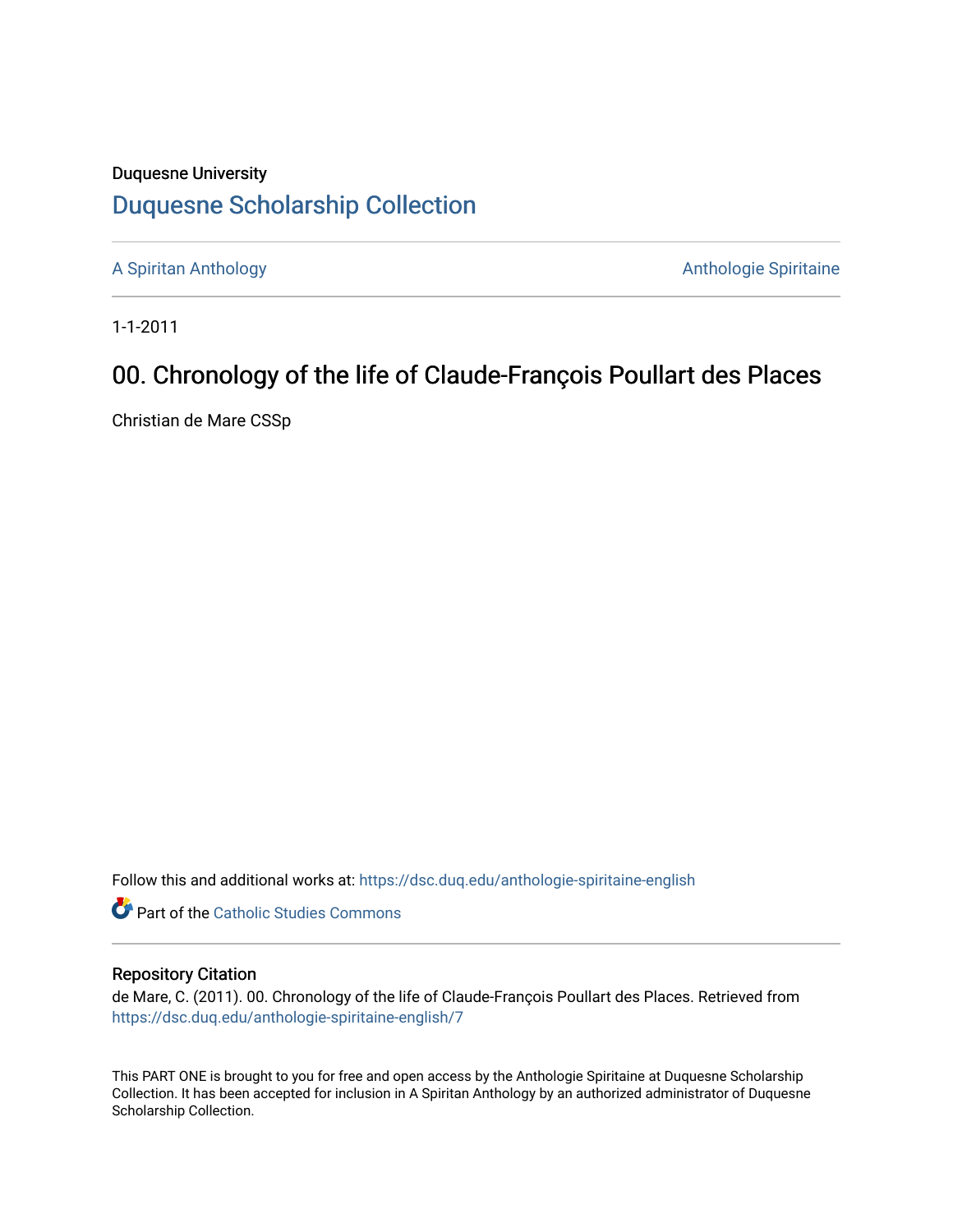## **Chronology of the life of Claude-Franc;:ois Poullart des Places**

1679 February 26: Birth of Claude-Francois Poullart des Places at Rennes. Baptised the following day in the Church of Saint Pierre of the Abbey of St. George.

1690 October: Entered the Jesuit school of Saint-Thomas in Rennes at the age of 11.

1691 With Louis-Marie Grignon de Monfort, he was initiated into a concern and care for the poor by Fr. Bellier, a "Priest of the Holy Spirit".

1694 October: student at the Jesuit school in Caen.

1695 October: return to the Jesuit school at Rennes for philosophy.

1698 August 25: "Grand Acte" at Rennes

Journey to Versailles. Portrait by Jouvenet.

Orientation retreat

Desire to be a priest via the Sorbonne, but did not last October 2: sent by his father to Nantes to study law.

1700 Return to Rennes. Year spent helping his father with his business. Seems attracted to be a magistrate.

1701 A year of decision for the future. Disinclined to be a councillor in Parliament. His great retreat of conversion and choice at Rennes. October: enters the Jesuit College of Louis-Ie-Grand for first year of theology.

December: affiliated to the Assembly of Friends (AA)

1702 May: meets Jean-Baptiste Faulconnier, a "poor scholar". August: Retreat. Writes a personal rule. Receives the tonsure and adopts ecclesiastical dress. October: second year of theology. More and more involved with

the "poor scholars". First rooms rented in rue des Cordiers. Visit of Louis-Marie Grignon de Montfort.